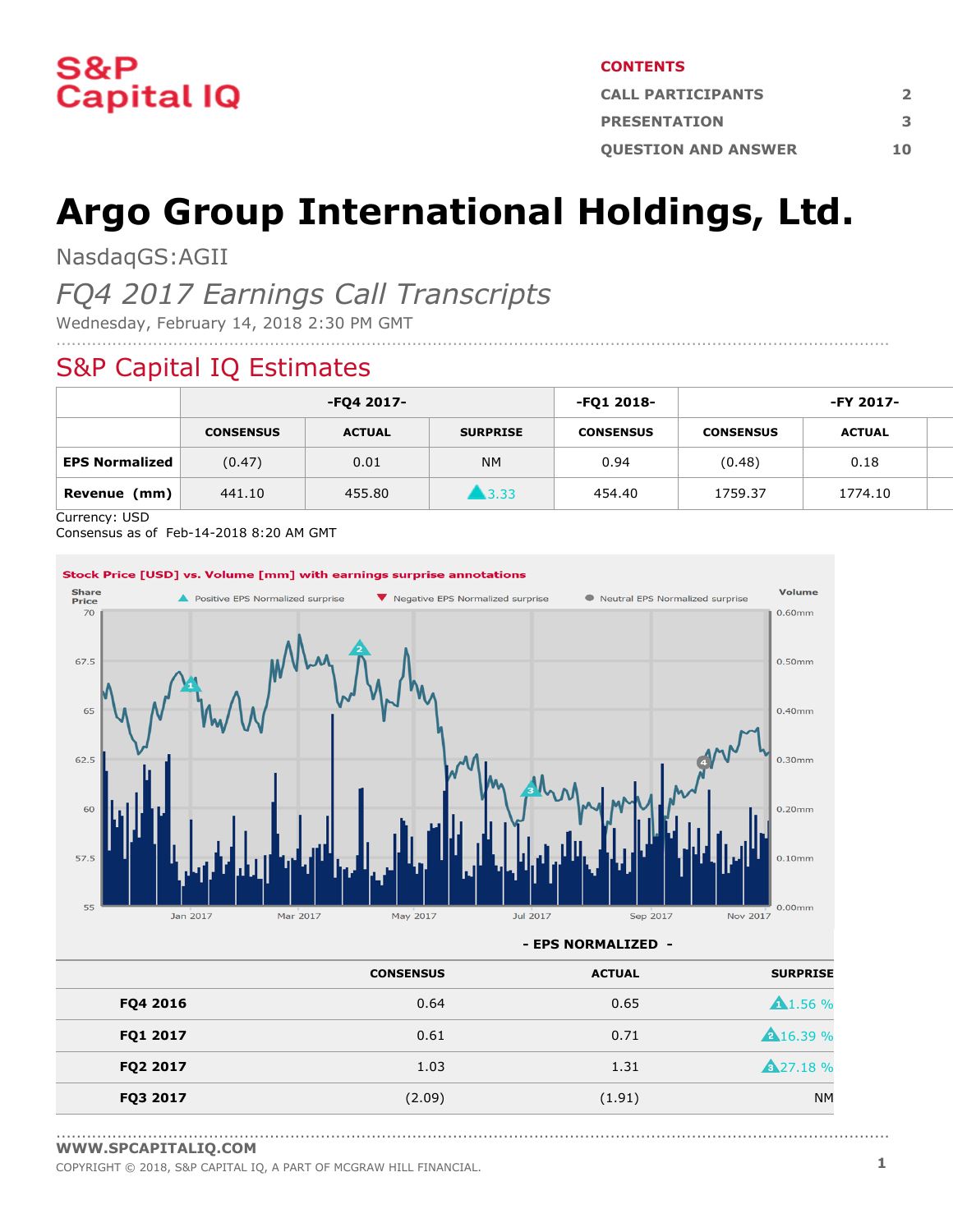....................................................................................................................................................................

## <span id="page-1-0"></span>**Call Participants**

**EXECUTIVES**

**Jay S. Bullock** *Executive Vice President and Chief Financial Officer*

**Mark E. Watson** *CEO & Director*

**Mark H. Rose** *Chief Investment Officer and Senior Vice President*

#### **Susan Spivak Bernstein**

*Senior Vice President of Investor Relations*

**ANALYSTS**

**Christopher Campbell** *Keefe, Bruyette, & Woods, Inc., Research Division*

**Jeffrey Paul Schmitt** *William Blair & Company L.L.C., Research Division*

**Unknown Analyst**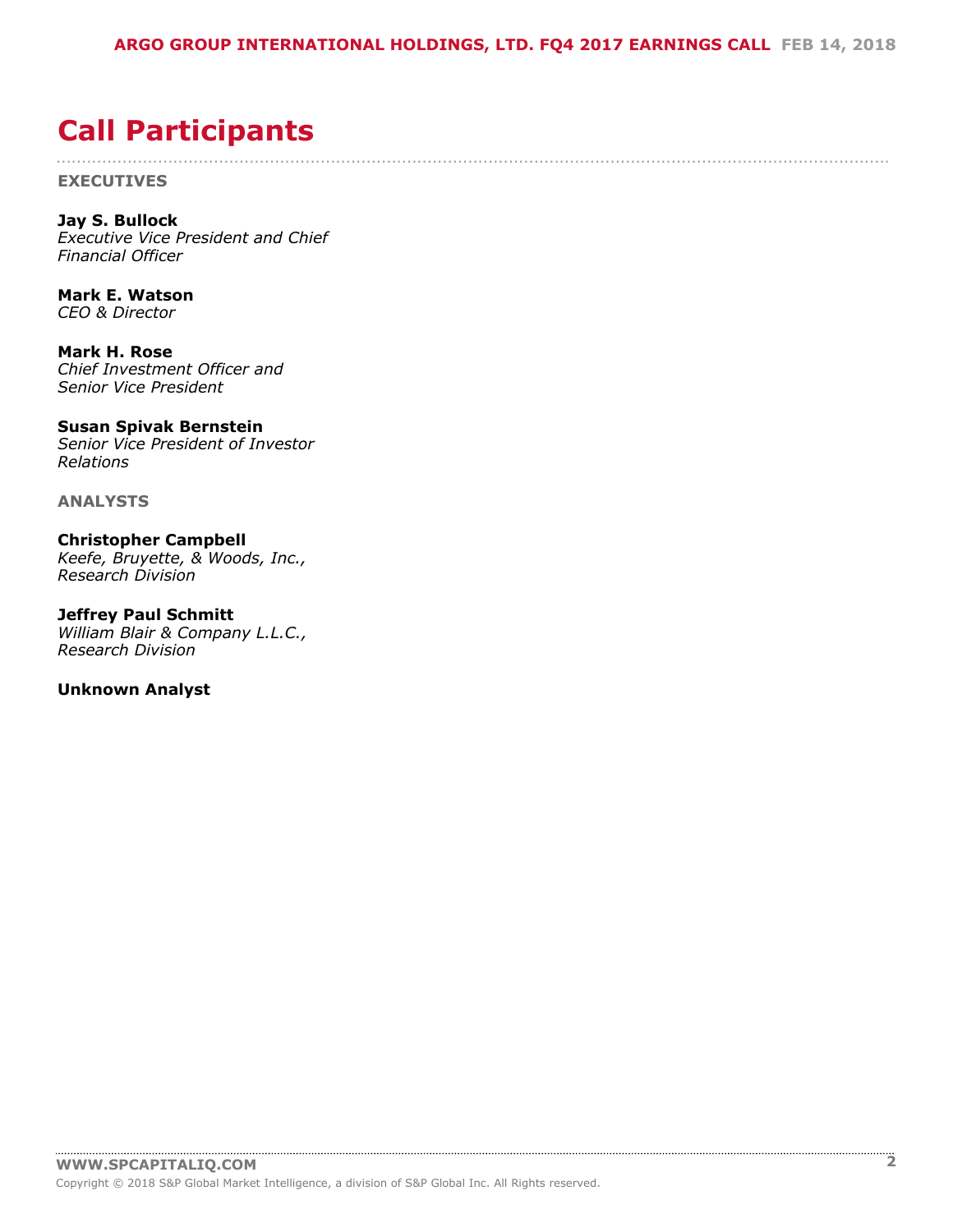## <span id="page-2-0"></span>**Presentation**

#### **Operator**

Good morning, and welcome to the Argo Group 2017 Fourth Quarter and Year-end Earnings Conference Call. [Operator Instructions] Please note, this event is being recorded.

....................................................................................................................................................................

I would now like to turn the conference over to Susan Spivak Bernstein, Senior Vice President, Investor Relations. Please go ahead.

#### **Susan Spivak Bernstein**

*Senior Vice President of Investor Relations*

Thank you, and good morning. Welcome to Argo Group's Conference Call for the fourth quarter and yearend 2017 results.

Last night, we issued a press release on earnings, which is available in the Investors section of our website at www.argolimited.com. Also, this morning, you will find an investor supplement to review some additional slides that we'll be referring to on today's call.

Presenting on the call today is Mark Watson, Chief Executive Officer, who'll share his thoughts about the quarter and the year; after which, Mark Rose, our Chief Investment Officer, will discuss investment results; followed by Jay Bullock, the Chief Financial Officer, who will add some more commentary to the financial results.

As the operator mentioned, this call is being recorded.

As a result of this conference call, Argo Group management may make comments that reflect their intentions, beliefs and expectations for the future. Such forward-looking statements are qualified by the inherent risks and uncertainties surrounding future expectations generally and may materially differ from actual future results involving anyone or more of such statements. Argo Group undertakes no obligation to publicly update forward-looking statements as a result of events or developments subsequent to this conference call. For a more detailed discussion of such risks and uncertainties, please see Argo Group's filings with the SEC.

With that, I'll turn the call over to Mark Watson, Chief Executive Officer of Argo Group. Mark?

#### **Mark E. Watson**

*CEO & Director*

Good morning, and let me add my welcome to today's fourth quarter 2017 conference call.

I'd like to spend a little bit of time this morning talking about how things went for all of 2017, where I think that puts us for 2018, and I'd also like to give some insight into what we've been doing in developing our digital platform. I've alluded to it frequently over the last couple of years, but I think given the progress that we've made in 2017, I think it's a good time for us to spend a little bit of time talking about it.

For many reasons, 2017 was an important year for us. It's unfortunate that our financial results don't reflect the investments that we've made in our business, but they do give a sense for our risk management, diversification and the strengthening of our underwriting and investment teams. The diversity of our product portfolio, combined with strong investment results and more than 20% growth in gross written premium for the year, demonstrate the breadth and strength of the team we've put together. And in a year punctuated by significant industry-wide catastrophe results, our balance sheet held up well and we finished the year in a position of financial strength.

Before I get to that, let me also first say that we made a few mistakes in the last couple of years, which we had to deal with in 2017. And while I discussed them at length last quarter, I think they're worth [repeating](www.capitaliq.com) a little bit here at year-end.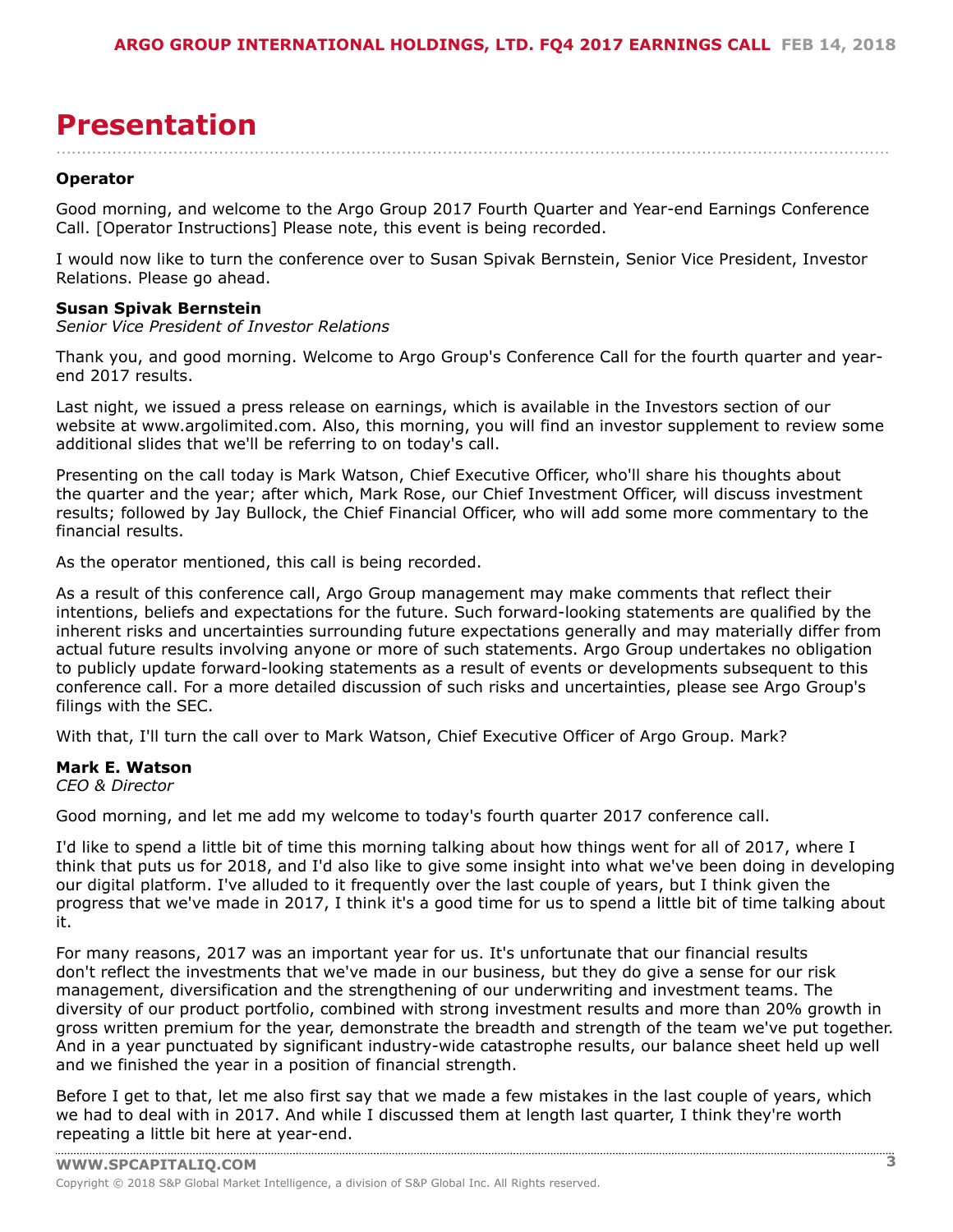You've heard me talk for a couple of years about how challenging it is to participate in the Lloyd's market -- in the London market, mainly on its bureaucracy and the pricing. I think that you guys have heard more than once now that over the last few years, pricing for the property market in London is down about 40%. It is coming back in the first quarter of this year, which I'm happy to report. Having said that, it would appear that we didn't heed our own warnings and, perhaps, wrote a bit more business in the market than we should have. And as it turns out, that old adage that the market price is the market price, well, it's still the market price. While this is disappointing, I can also say that we recognized this early last year, meaning 2017, and began taking steps to change our underwriting guidelines and our pricing structure, which led to higher loss picks on current year business, and in some cases, as losses came through at higher-than-expected frequency, strengthening of reserves from prior years. Again, all things we talked about last quarter.

For property and other lines, we've talked about -- sorry. On a positive note, we're clearly seeing the benefits of the actions taken on the property book. As an example -- but as you know, there is a lag between premiums written and earned, and in many instances, we will not see the benefit in our financial results until the second half of 2018. Having said that, price increases in the -- for the 1st of January did mainly fall in the double-digit range.

The second challenge and frustration for us as well, as the P&C industry as a whole was the frequent loss activity during the second half of 2017. As we know, timing is everything, and closing the Ariel Re acquisition on the -- in the first quarter of 2017 left us with a larger net retention for multiple reinsurance programs than we otherwise would have had. And I think that we've done a good job of outlining this in our press release tables, showing the impact of these programs on our earned premium, loss and expense ratios. Having said that, if you turn to Slide -- to Page 4 in the supplement that we posted this morning, it'll give you a sense for what our CAT activity was relative to our equity and relative to earnings. And we also published what we thought it would be if we'd had the same reinsurance program in 2017 that we now have in place for 2018. I think many of you heard me talk about this for a bit over the last quarter or so, but I think it's worth noting that the difference would have been about \$40 million. And so if you flip back to Page 3 and you look at our net income of \$50 million for the year, this probably would have been closer to \$90 million had we been able to close the transaction earlier and combine our reinsurance programs. So I don't mean to make excuses, but rather to just offer a little foreshadowing of how I think things would play out this year should we see another series of similar events. Having said that, in a year that was as severe as 2011 from a CAT perspective, I think that we fared much better and generated an operating profit, which we did not do in 2011, thanks in part to our strong investment results.

When you look at the growth of the company over the past 6 years, coupled with the addition of Ariel Re, our focus was on the ability to manage both our gross and net exposures to a single event as well as [ series ] events, as we experienced in 2017, including the California wildfires in the fourth quarter. I should have mentioned that earlier.

The good news is that our net exposure, relative to our internal models, was within reason for all the events, including the wildfires, keeping in mind that many of our competitors do not have wildfire models. The net result of our growing exposure in the -- this is the net result of our growing exposure and continuation of our evolving capital structure. Some other things that I wanted to talk about on that front are: as of the 1st of January, we were able to use a fair amount of third-party capital to support our property CAT underwriting. In fact, about 80% of our property CAT risk now is supported by third-party capital at one of our syndicates at Lloyd's.

Now let me spend a few minutes highlighting some of the financial results. As I mentioned a minute ago, net income was \$50.3 million or \$1.64 for the year compared to \$146.7 million or \$4.75 per share in 2016. Our results for the year were impacted in total by \$166 million from CAT activity, and that reduced our pretax earnings by about \$47 million. Jay will give you a little bit more detail in just a minute.

Despite these catastrophe losses, we're able to earn a profit for the quarter and for the year, which, as I alluded to a minute ago, I think demonstrates the diversity of our portfolio and our focus on risk management.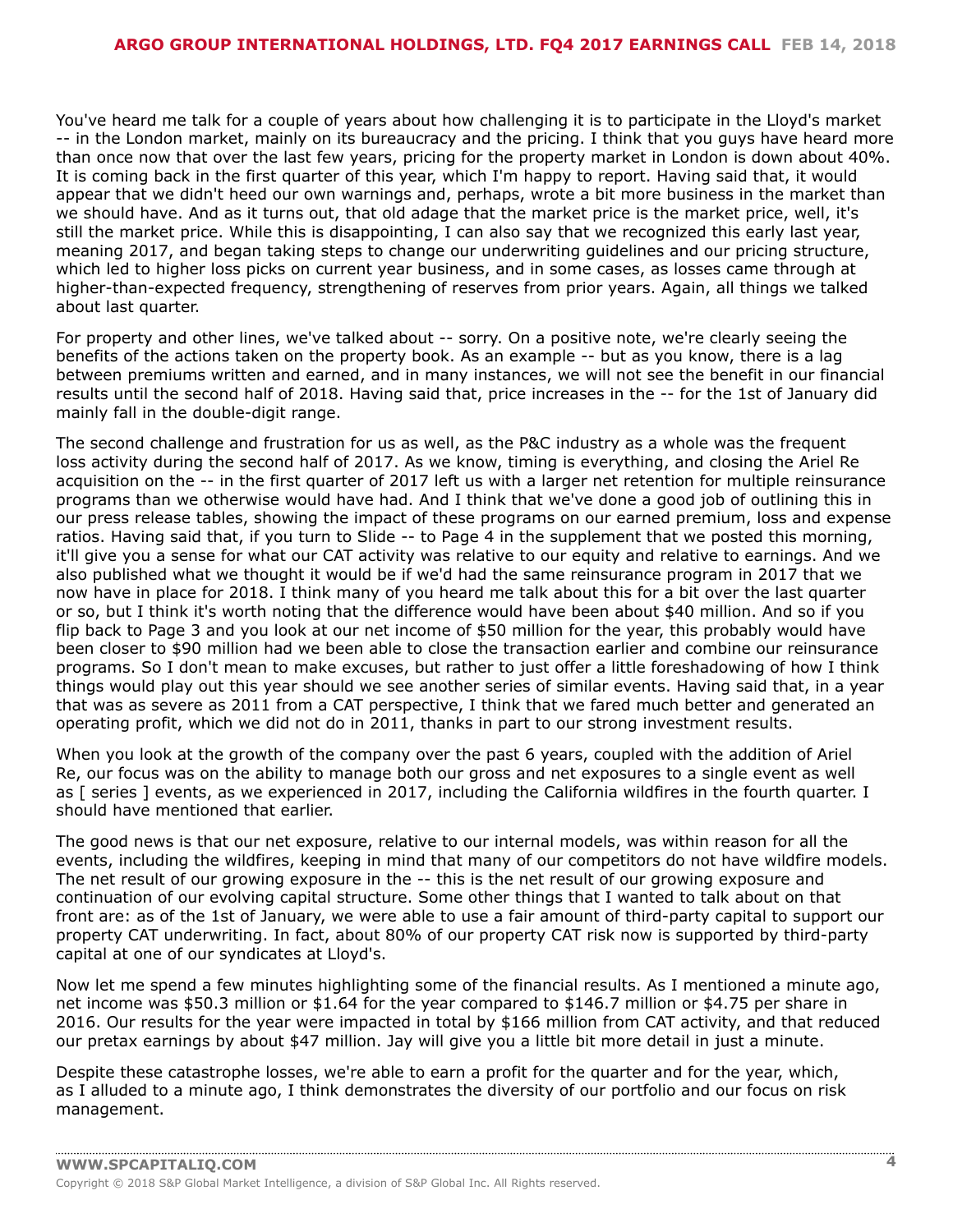We maintain a strong balance sheet so that we can support our customers when they need it most, and in the wake of the numerous events that we experienced in 2017, I think that showed that we've done a pretty good job.

We ended the year with book value per share of \$61.48. Growth in book value per share plus dividends was just under 5% in 2017. This is obviously below what we would typically expect, but given the magnitude of global catastrophe activity and progress we have made on our internal investments, we believe that this result demonstrates the future potential earnings growth of our platform. As a result, we've grown book value per share plus dividends at 9.4% for the past 15 years. And if you look on Page 5 of our Investor Presentation, I think it's just a reminder how we think about the company, which is, we're very focused on growing book value per share, and there are really 3 measures that -- there are 3 levers that make that happen: underwriting margin, total return on invested assets, plus capital management. And when I think through the last 17 years of my stewardship under this company, it's really taken all 3 of those levers to grow our company.

If I focus on the last lever, capital management. I think that we continue to manage our capital effectively. During some of the volatility this year, we were able to buy our stock back at attractive prices. For the year, we repurchased a little more than 750,000 shares for \$45 million, and continue to believe that this represents an attractive use of our capital.

If you flip to Page 6 of our presentation, it's just -- shows a good table of how we've managed capital. And since we began repatriating capital in 2010, we've given back nearly \$600 million between stock buybacks and dividends paid. However, our first priority remains to deploy capital into our business at attractive returns, and we believe that our balance sheet remains in a good position to take advantage of opportunities in the market and opportunistically repurchase shares.

Our business continues to show the progress we're making on the underwriting side. In the U.S., gross written premiums were up 24% during the fourth quarter as we find attractive opportunities across many areas of our portfolio, including surety; professional liability; Excess and Surplus lines; casualty; and Rockwood, our mining business. For the year, premiums were up 18% in the U.S., and we expect more opportunities for growth in 2018 as the markets begin to show some signs of improvement. And just about across the board, we're starting to see pricing moving up in the first quarter of this year.

From a margin perspective, the ex-CAT accident year loss ratio was 58.2% for the year. This was up slightly from the prior period, which was 55.4%, but still a very attractive level on an absolute basis. Our calendar year loss ratio compares favorably again this year at 66.8% versus 70.7% for our peer group average. And if you look on Slide 7, you'll see that this is the fifth year in a row that our loss ratio has been better than our peer group average.

And then, if you also look at Slide 8, you can see that for the 13th year in a row, we've had reserve redundancies on our balance sheet, and I believe that this is also true for the last 14 out of 15 years.

Our International business was more heavily impacted by catastrophes during 2017, as we would expect given the risk portfolio, and remains an important part of our business for the future. Gross premium writtens were up 18% for the quarter and 34% for the year, primarily reflecting our acquisition of Ariel Re in February. We've also found select organic growth opportunities in professional and surety lines, while also trimming our portfolio of businesses that didn't meet our returns.

From a profitability perspective, the ex-CAT accident year loss ratio was 59.4% compared to 55.1% for the prior year. The increase was primarily due to attritional losses on the property book that I discussed at length last quarter. Again, we've taken significant action to remediate this book of business, and expect the efforts to show up in our results in the second half of 2018.

Moving on to investments. In the fourth quarter, total return was 1.1%. And year-to-date, we were up 5.5% versus 4.3% in 2016, or on a dollar-return basis, we were up \$243 million this year. Mark will talk more about this in a little bit.

This kind of brings us to where we start 2018, which is what I really wanted to talk about this morning. Over the [course](www.capitaliq.com) of the last 1.5 year, we've accelerated our investments in technology and have made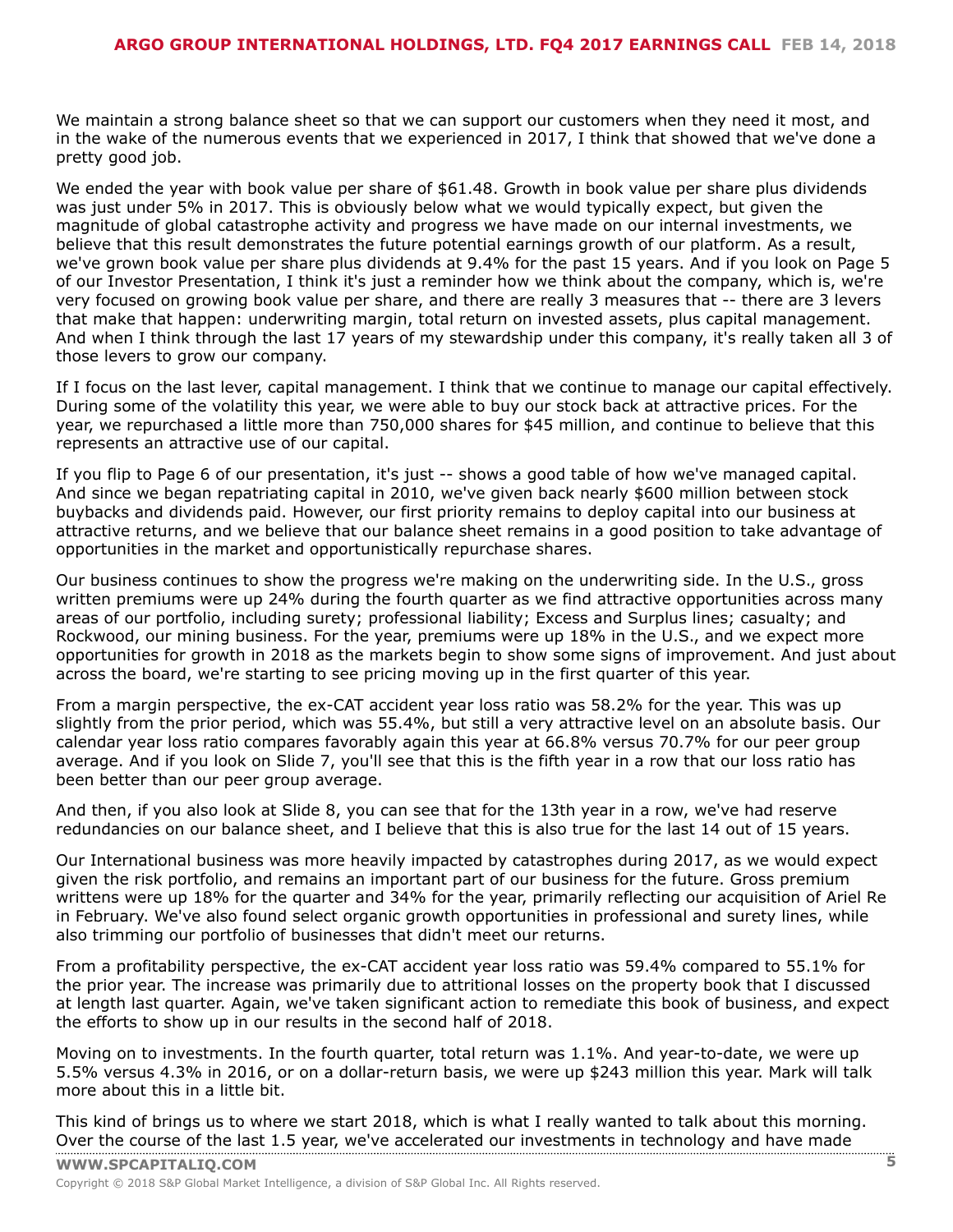considerable strides in building a leading international -- excuse me, a leading internal digital effort to help reinvent Argo for the digital age. Why have we done this? Advancements in digital connectivity and processing power, as well as end-user adoption and distribution have finally reached a point at which we can change a customer's experience and how they view their risk and acquire coverage. Automation can enable us to better partner with our brokers and agents, create a leaner overall Argo platform, all while providing faster response times in binding policies and servicing claims.

New tech-enabled markets, such as cyber, e-commerce, crypto, the sharing and gig economies are developing quickly and changing the way people and businesses transact. Thus, we need to stay close to these trends and be prepared to move quickly to capture opportunities in these areas. How are we going about it? We've assembled a talented team from inside and outside of the insurance industry to internally develop software via a highly interactive approach. We're partnering with start-ups that have developed tech that can solve meaningful, identified pain points in our business, and invest in leading and emerging technologies. We're working to leverage machine learning, cheaper data processing and vast amounts of new data resources from sensors, drones, governments, commercial outlets, social media and other sources for faster and smarter underwriting. In fact, if you go to Page 10, you can see some of these things laid out, and I'll come back to this in a little bit.

We're building technology to more efficiently connect with our distribution partners. We're offering turnkey all-digital connections to alternative distribution sources that require no human interaction to rate, quote, bind an issue, so the customer can transact in minutes. I believe it's a differentiated approach from the undertaking in many of our competitors, and we've seen early success in this area. I'd like to go through just a few examples, but before I do that, I'd like to just point out that this is the work of a whole lot of people, including the Head of our Digital Team, Andy Breen; the Head of Operations, Phil Vedell; and our CIO, Jeff Strohschein. They're all working together, and this has been something that we started several years ago, but we're just getting there now. And there's a few ways that we really think about this. And if you go to Slide 11 for a minute, you'll see that we really put things into different buckets. We spend about 60% of our time, energy and budget focused on digitizing our core business; 30% of our time figuring out how we can use technology and the digital team to grow adjacencies to our core business; and then the last 10% focusing on things that we think might be disruptive to our industry going forward.

So let me give you some examples of things that we've done, many of which are described on Page 11. We've developed a product to give our E&S brokers an advantage. We've taken wait time from a few days to a few hours to receive a quote in our market for those brokers. Our software solution enables immediate pricing on roughly 80% of these admissions, minimizing referrals, so this should give us the - we should be the first one to quote. And hopefully, that puts us in a great advantage with our distribution partners. To date, 65% of the broker offices that have enrolled in this platform have gone on to generate a digital quote. In the fourth quarter, we saw a 231% increase in premium quoted through the platform compared to the third quarter of 2017. So we're just getting going and we're seeing good traction.

We launched Argo Risk Tech to help retail merchants better manage the risks of their businesses. Argo Risk Tech is a sensor-based technology that allows owners of retail establishments to reduce the frequency and severity of customer and employee accidents. We initially implemented this in our Argo insurance business unit that's in the U.S., and to date, have seen a general liability loss ratio on highdeductible, self-insured managed claims improve almost 30% better than parts of the book that have not implemented tech, or I should say, there's been 30 points of loss ratio improvement.

We rolled out the third release of our end-to-end enterprise policy administration system that we implemented a couple of -- a few years ago. And the end of 2017 marked a major milestone in this evolution, as we've now processed over \$1 billion of premium through this system since inception.

We incubated a startup through software integrates affinity groups with their external partners and users for the purpose of discounted purchasing of which insurance is the largest spend. Since launch in January of 2017, this platform, which possesses strong network effects, have signed on 33 groups with an average user base of 14,000 users, or that equates to about 0.5 million total users in one of the markets where we operate.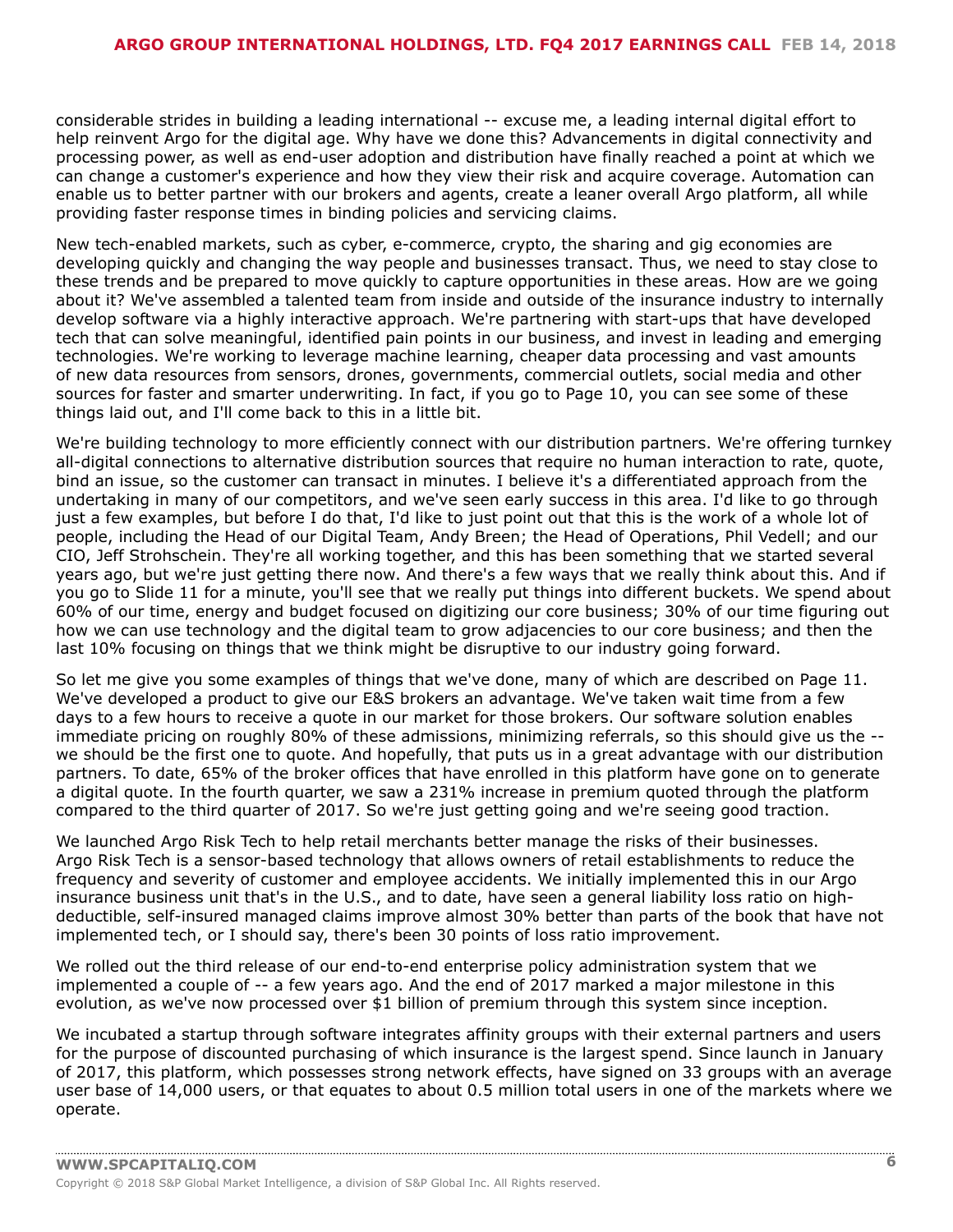In Brazil, our online broker-facing digital platform, Protector, which you've heard me talk about in the past, processed 50 million reis of premium across roughly 100,000 transactions in 2017. Currently, 2,300 brokers and agents in the market are on the platform, and are actively using it to purchase professional lines, equipment and bicycle insurance, just to give you a few examples.

We built and launched a digital portal for brokers and policyholders for self-service. This account management platform offers state-of-the-art user experience, and its advanced search helps brokers and policyholders find what they're looking for quickly and efficiently. Today, we've seen active user registration increase between 20% and 50%, and search activity is up as much as 128% month-overmonth, keeping in mind that we just launched this a few months ago.

We've invested alongside some of our venture capital partners, some of the leading funds in the world in artificial intelligence businesses that look to automate data entry that we can apply in our own business; tech-enabled brokerages with whom we can test our automatic pricing technology; and companies in emerging categories, such as crypto and blockchain in order to stay close to these types of markets and technologies. Our latest investment in a leading crypto currency payment processor allows us to potentially partner with the leader in the space, monitor how insurance and crypto currency continues to evolve and helps us assess opportunities to engage. This investment does not directly harness the risk of any individual crypto currency, and has the potential to generate a strong return on invested capital on a stand-alone basis at the same time.

We've continued to deploy artificial intelligence and robotic process automation, or RPA, throughout our business, with partners in India, Brazil and the U.S. We've built and deployed bots in target areas where individuals used to manually spend time, [ seeking ] information from system to system. So this is a lot more than just the chat bots that you've heard about recently in our industry. There are many more focused digital initiatives underway, and many of them are already embedded in our business. Some of them are table stakes in order to compete in today's market, while others will lead to tangible, differentiated financial outcomes.

I've tried to give you some of the tangible metrics on traction that we're seeing today, and I look forward to sharing more with you in the coming quarters, especially where we have clear, tangible financial metrics to go with them.

I realize this was a lot to digest, but we've had a lot going on, and I'm happy to discuss this more in Q&A if you would like. And with that, I'd like to go back to our investment portfolio and turn the call over to Mark Rose, our Chief Investment Officer. Mark?

#### **Mark H. Rose**

*Chief Investment Officer and Senior Vice President*

Thank you, Mark. And I appreciate you going over the quarter percentage change as well as the year of 1.1% and 5.5% approximately. Let me add some color to this.

Also, it's worth noting that with the acquisition of Ariel Re and the growth in the portfolio, our U.S. dollar return was \$68 million higher in '17 versus '16, or totaled \$243 million.

During 2017, the U.S. tenor ended where it began around 2.4%. The U.S. high yield returned 7.5%, benefiting from spread compression, and the S&P was up 21.8%.

Our \$5 billion portfolio is made up of 2 distinct sub portfolios, a \$1.1 billion risk portfolio, and the remaining amount, which is the core bond portfolio.

For the year, our multiasset risk portfolio was up 14.1%, largely benefiting from the rally in U.S. and global stocks, our outperformance in high-yield credit, improved results from our hedge fund portfolio and a higher contribution from private equity structured investments. We think that this performance is worth noting, especially after achieving a solid 12.6% return in 2016.

During 2017, which includes the fourth quarter as well, we trimmed our equity holdings as they grew in market value and some high-yield positions as spreads compressed. Our core bond portfolio for the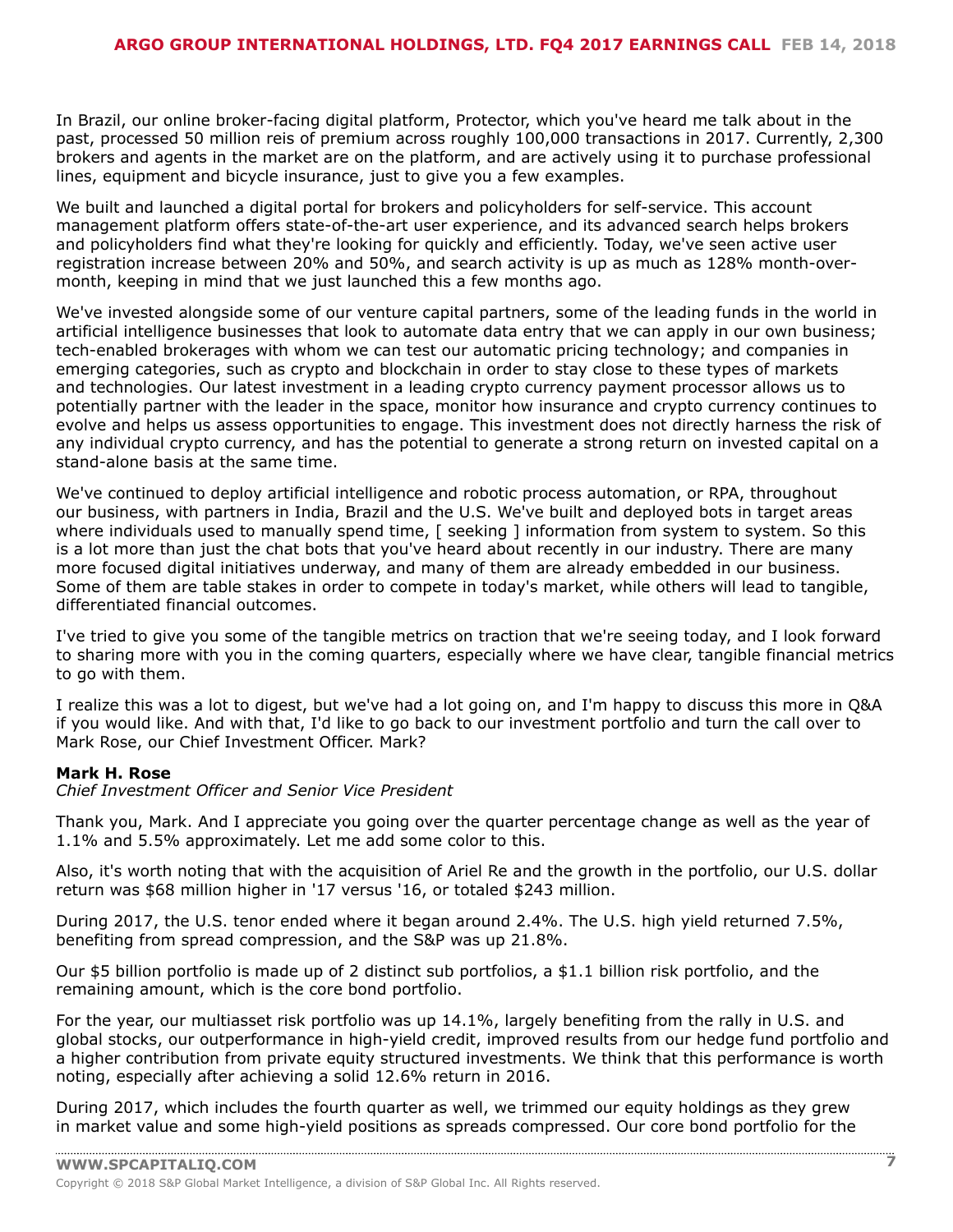quarter -- I'm sorry, for the year, was up 3.1% versus 1.9% in 2016, which was slightly ahead of shortduration, investment-grade indices.

In the fourth quarter, recognizing that investment-grade spreads were very tight as well, we reduced lower-rated corporates and increased our short-duration treasury holdings.

Our reported net investment income was \$35 million for the fourth quarter of '17, up 9.5% versus the prior year and \$4.1 million versus the third quarter of 2017. For 2017, our net investment income was \$140 million versus \$115 million in 2016, aided by portfolio growth and a bigger contribution from alternatives. Both our hedge funds and private equity portfolios outperformed in '17 versus their performance in '16.

With that, I'll turn the call over to Jay.

#### **Jay S. Bullock**

*Executive Vice President and Chief Financial Officer*

Thanks, Mark, and good morning, everyone. Let me add some additional color on the financials, and then let's get to the questions.

Last night, we reported results for the fourth quarter, earnings per share of \$0.95 versus \$1.07 in the prior year's quarter. Again, as in last quarter's results, there's a lot of moving pieces to the numbers and we've included additional exhibits and disclosures in our press release to show our underwriting ratios adjusted for extraordinary items. We think this better reflects the underlying trends in the business.

The primary unusual impacts on the results include catastrophe losses experienced in the quarter, improvement on the losses estimated for the third quarter and the adjustments to earned premium we announced last quarter.

Starting with premium adjustments. As we mentioned on last quarter's call, post the acquisition of Ariel, we purchased additional reinsurance protection to align the combination of Ariel in our existing businesses with our risk appetites. The cost of that protection that was recognized in the fourth quarter was \$12.7 million. For the year, the total cost was \$20.8 million, roughly equivalent to the benefit on recoveries we'll make on those contracts. So while the additional premium was neutral from an underwriting -- income perspective, it allowed us to manage the risk on our portfolio throughout the year. These specific costs will all be contained in the 2017 results.

Next, we have the adjustment related to the aggregate contract, triggered by the losses incurred in the third quarter. Through 9 months, as reported, that adjustment was \$14.5 million, and the fourth quarter results reflect \$4.5 million of additional seeded premium. The contract itself had the effect of reducing retained losses by a much larger amount.

Next as it relates to loss and loss adjustment expenses, as noted in our press release and in line with our preannouncement relating to the Q4 CAT events, we reported \$37.5 million in catastrophe losses. These losses resulted from the wildfires in California and certain other aggregate contracts written in our insurance -- reinsurance business that were impacted by the accumulation of smaller events throughout 2017. As to the catastrophe losses reported in prior quarters of 2017, net to Argo, we saw an improvement of \$7.6 million, primarily related to the re-estimation of losses from Hurricane Harvey.

Commenting briefly on the accident year loss results, a slight increase in the U.S. results in the fourth quarter was primarily driven by certain noncatastrophe property losses incurred in the quarter. For the year, the U.S. current accident year non-CAT loss ratio was up by 0.6%, representing the aforementioned property losses.

In our International segment, and again, as reported in the third quarter results and call, we increased our current accident year loss pick, primarily related to property business and Syndicate 1200.

The net effect of this was to raise the current year non-CAT loss ratio for the International segment in the fourth quarter to 59.4% and for the full year to 57.2%. While the results will continue to be impacted from the older [business](www.capitaliq.com) earnings through, we expect improvement in the loss ratio as our underwriting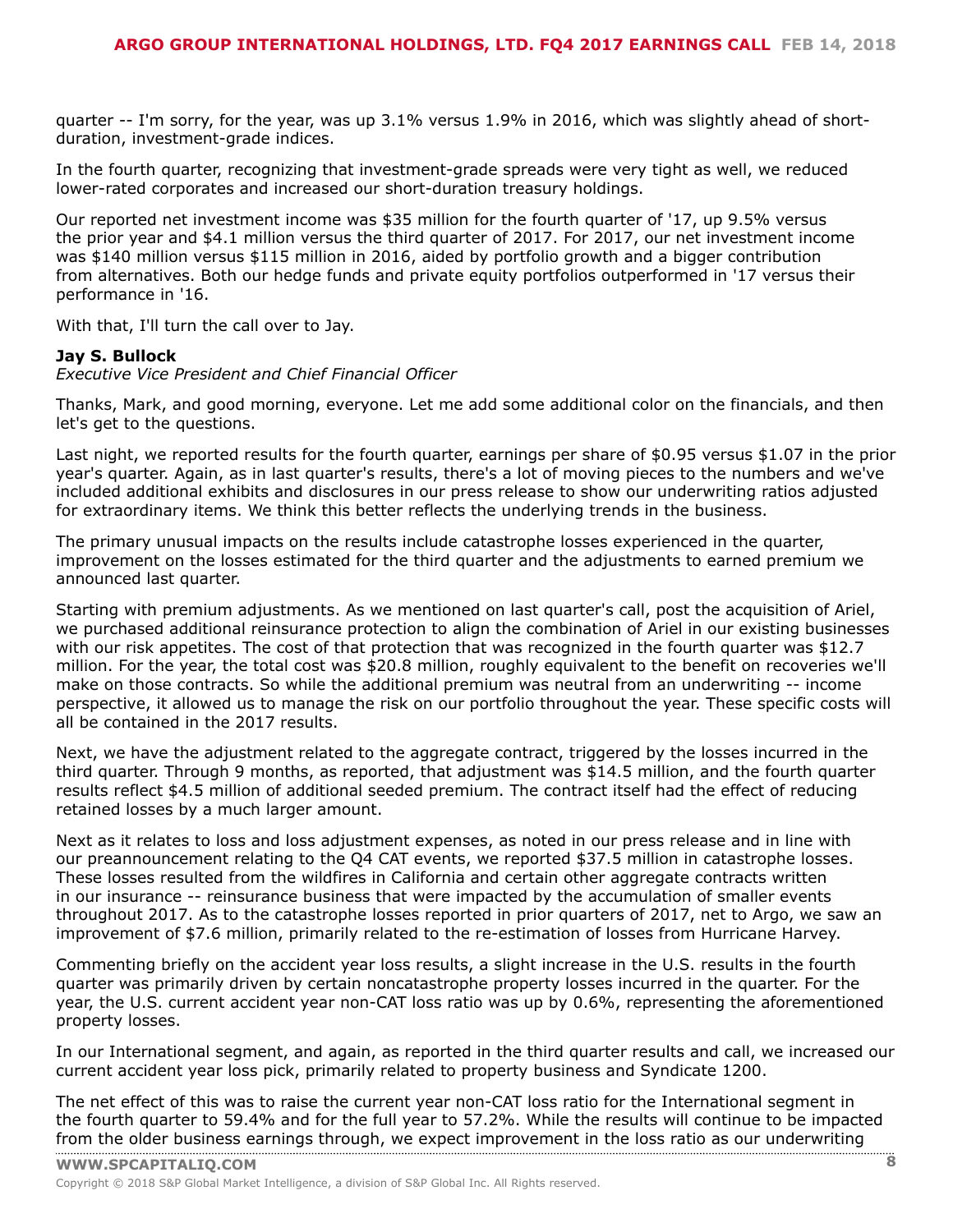strategies take effect. The impact of this should be seen by the middle of 2018. And as Mark mentioned, given the work that's going on and the results we see quarter-by-quarter, we're optimistic that we're getting the business on track.

Finally, on the prior year movement, we finished the year with positive prior year development of \$8.2 million, marking, as Mark said, the 13th straight year of overall positive development. In this quarter, both operating segments contributed to the positive result. And as mentioned previously, the year's results include the impact of \$10 million from the Ogden rate exchange -- rate change in the U.K. and spillover claims for the fourth quarter 2016 catastrophe event, Hurricane Matthew.

Moving on to the expense ratio. Because some of the adjustments mentioned impact premium and are onetime in nature, it's worth commenting on the ratios as reported and as adjusted. The reported expense ratio in the quarter of 39.8% reflects the lower earned premium of \$17.1 million, and include charges of \$2.2 million related to restructuring activities, primarily around premises and systems, and a catch up to the amortization of intangibles related to the Ariel reacquisition, as we concluded in the fourth quarter on the final purchase accounting. Adjusting for these onetime items, the expense ratio would have been 37.5% in the quarter compared to 39.7%, reported in the comparable quarter of 2016. The ratio for the fourth quarter does benefit from a lower provision for compensation expense, but reflects ongoing investments in technology and people in support of our strategic plans, as evidenced by the strong growth, most notably in the U.S. business of 23% -- to almost 24% in the fourth quarter.

Three other items of note: interest expense for the year reflects the additional debt incurred with the Ariel acquisition and modestly higher LIBOR rates, impacting the floating-rate component of our capital structure; the net result of our fee-based revenues and expenses reflects the onetime gain on the sale of a portion of that business, which was recorded in the third quarter; and finally, the net foreign currency exchange loss was a result of the weaker dollar in the year, offset by appreciation in nondollar assets in our investment portfolio.

For the fourth quarter of 2017, we recorded a tax benefit of \$16.6 million. That was largely the result of revaluation of our deferred tax liabilities at the new lower U.S. statutory tax rate. Our deferred tax liabilities were primarily related to unrealized appreciation in our investment portfolio. For most of our deferred tax assets, we have full valuation allowances.

Related to U.S. tax reform, we performed initial analysis of changes, and do not expect a significant impact on our tax expense. As with any period, the geography in which we earn profits will determine our future effective tax rate.

Growth in most balance sheet accounts during the year results from the inclusion of Ariel Re in the -- of the Ariel Re business in our year-end balance sheet, and the increase in losses payable and recoveries from the events of the third and fourth quarter. As mentioned, we concluded on the purchase accounting for Ariel in the quarter that resulted in no material change, to the approximate \$40 million of intangibles we recorded at the acquisition. We ended the quarter with a pretax, unrealized embedded gain of \$181 million in the investment portfolio, roughly equal to the balance at the end of the third quarter. The majority of that gain are in our equity holdings.

Operator, that concludes our prepared remarks, and we're now ready to take questions.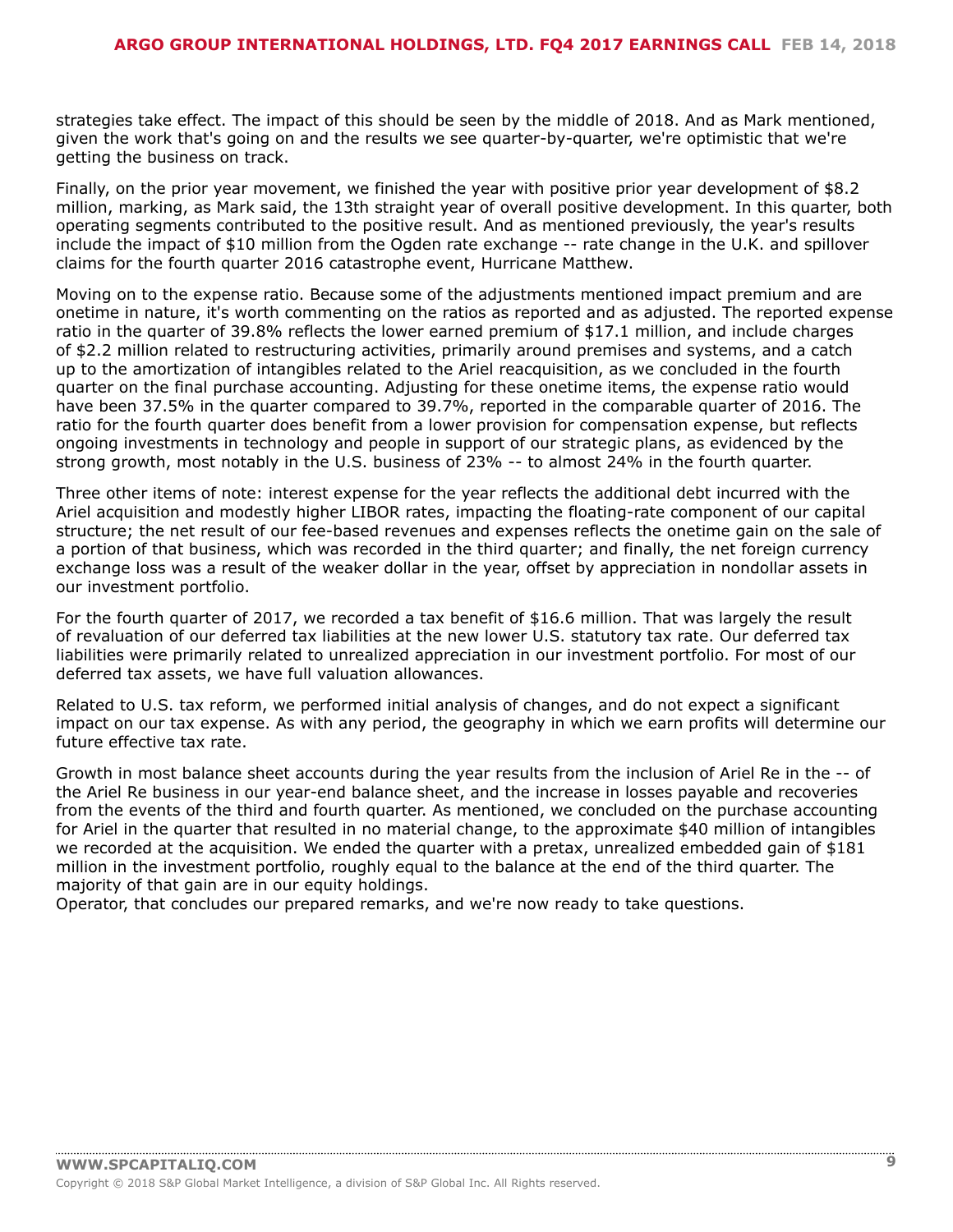### <span id="page-9-0"></span>**Question and Answer** ....................................................................................................................................................................

#### **Operator**

[Operator Instructions] The first question comes from Jeff Schmitt with William Blair.

#### **Jeffrey Paul Schmitt**

*William Blair & Company L.L.C., Research Division*

The -- I apologize if I missed it, but did you mention how big the new property program was in the U.S?

#### **Jay S. Bullock**

*Executive Vice President and Chief Financial Officer*

The size of the reinsurance program?

#### **Jeffrey Paul Schmitt**

*William Blair & Company L.L.C., Research Division*

Yes. You'd mentioned that you added a new property program in the U.S.

#### **Jay S. Bullock**

*Executive Vice President and Chief Financial Officer*

Yes. I think the reference was, we have consolidated our reinsurance programs into a single program for 2018. That was the -- purpose of the slide was to show the pro forma effect of that single reinsurance program. We haven't historically disclosed the size of our reinsurance programs. So we -- the comments that we've made is that we have well-established risk tolerances and we continue to operate within those risk tolerances. I think it's important to note, when we acquired Ariel, we did not change any of those risk tolerances. So the same parameters we were working with at the start of 2017 are the same parameters that we're working with at the start of 2018.

#### **Jeffrey Paul Schmitt**

*William Blair & Company L.L.C., Research Division*

Okay. All right. And then what are you seeing in terms of submission growth for the E&S book? And how big is that book now?

#### **Mark E. Watson**

*CEO & Director*

The submission growth has continued for the last many years. But as I've said in the past, the most important thing is not so much how many submissions that we get, but rather how we deal with them. Or to speak more figuratively, we've got plenty of business in the funnel. The challenge and the opportunity is to make sure that we're getting to the risks that we want to underwrite and avoiding those that we don't. And I think what we've seen in the last couple of years, with some of the investments in technology that I referred to earlier, is that we're able to get -- not only are we able to pick the risks that we want to get to quicker, but we're able to turn around quotations more quickly on the risks that -- on the submissions that we like.

#### **Jeffrey Paul Schmitt**

*William Blair & Company L.L.C., Research Division*

Okay. That's helpful. And then one last one. What are you seeing in terms of pricing in the workers comp market, particularly, in California?

#### **Mark E. Watson**

*CEO & Director*

Yes. We're not really California comp experts anymore. We gave that up 17 years ago.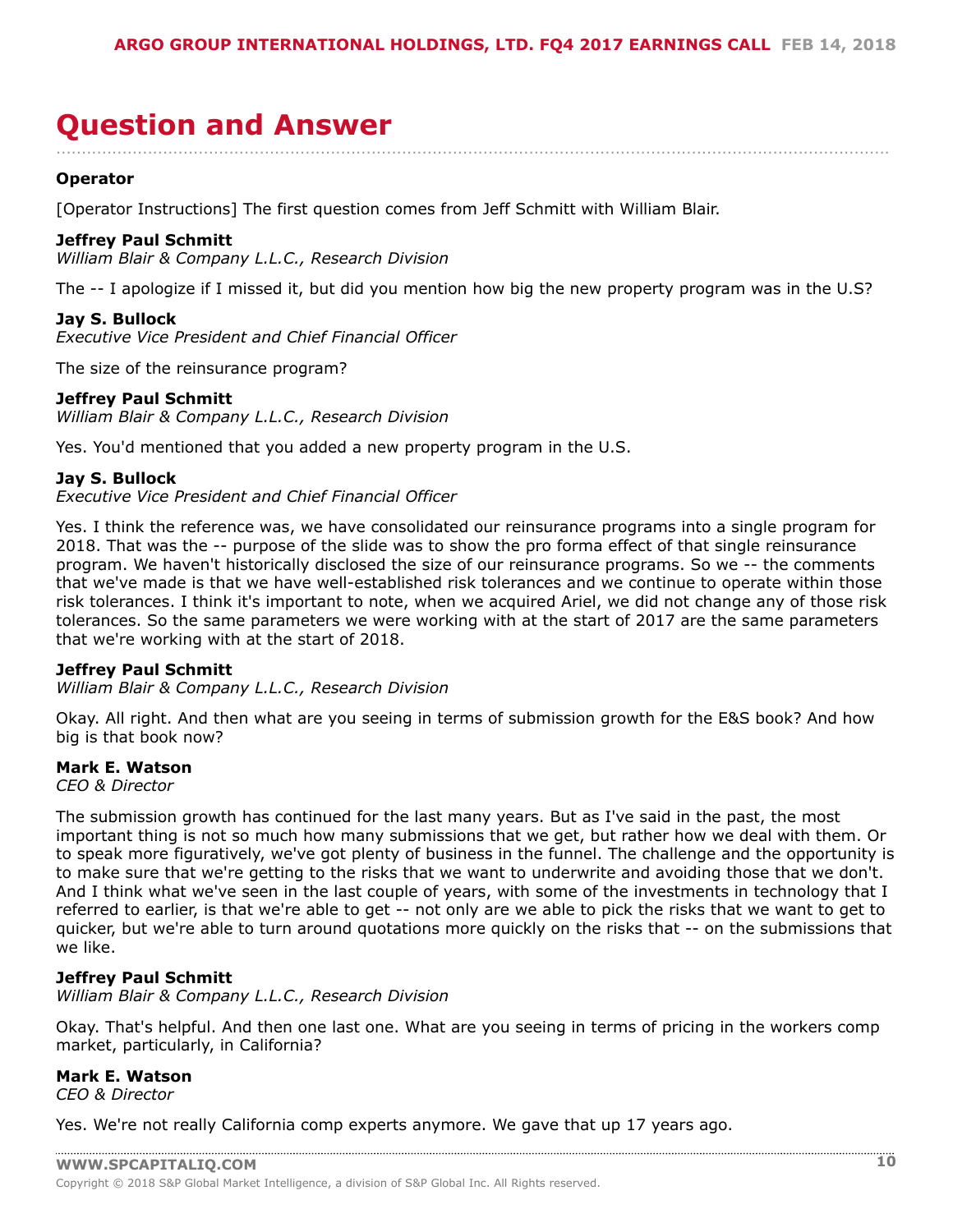#### **Jeffrey Paul Schmitt**

*William Blair & Company L.L.C., Research Division*

But are you seeing -- pricing with the...

#### **Mark E. Watson**

*CEO & Director*

We have so little risk on our books in California comps that I don't think I can answer that question.

#### **Operator**

[Operator Instructions] The next question comes from Christopher Campbell with KBW.

#### **Christopher Campbell**

*Keefe, Bruyette, & Woods, Inc., Research Division*

First question, just looking at the U.S. current year core loss ratio as adjusted, there was about 240 bps year-over-year deterioration for the quarter. And maybe I missed this in the opening script, but were these results more attritional, mix-driven or one-offs? Like any additional color you could provide on the trends there would be helpful.

#### **Jay S. Bullock**

*Executive Vice President and Chief Financial Officer*

The attritional losses and -- by definition, so we're talking current accident year, non-CAT loss ratio. So they're attritional by definition. The main impact was an uptick and some one-off property losses in the fourth quarter. So the way I think about it is, does it seem trend-worthy to us? No. And there were some larger-than-expected property losses in the fourth quarter. As I think around the rest of the U.S. businesses, most businesses are performing pretty close to their original loss picks.

#### **Mark E. Watson**

*CEO & Director*

And also, one of the faster-growing parts of the business in the U.S. is Casualty, which runs at a higher loss ratio but a lower expense ratio.

#### **Jay S. Bullock**

*Executive Vice President and Chief Financial Officer*

Yes. So just to be clear, the current accident year ex-CAT loss ratio for the U.S. increased by 0.6% yearover-year.

#### **Mark E. Watson**

*CEO & Director*

Yes. I think I may have misspoken my remarks earlier.

#### **Jay S. Bullock**

*Executive Vice President and Chief Financial Officer*

Oh, okay. All right.

#### **Mark E. Watson**

*CEO & Director*

Yes. Okay. So just tell everyone what the 2 numbers are again.

#### **Jay S. Bullock**

*Executive Vice President and Chief Financial Officer*

Yes. The 2 numbers are 57.6%, 2016; and 58.2%, 2017. And that 0.6% was the impact of the fourth quarter related to those property losses.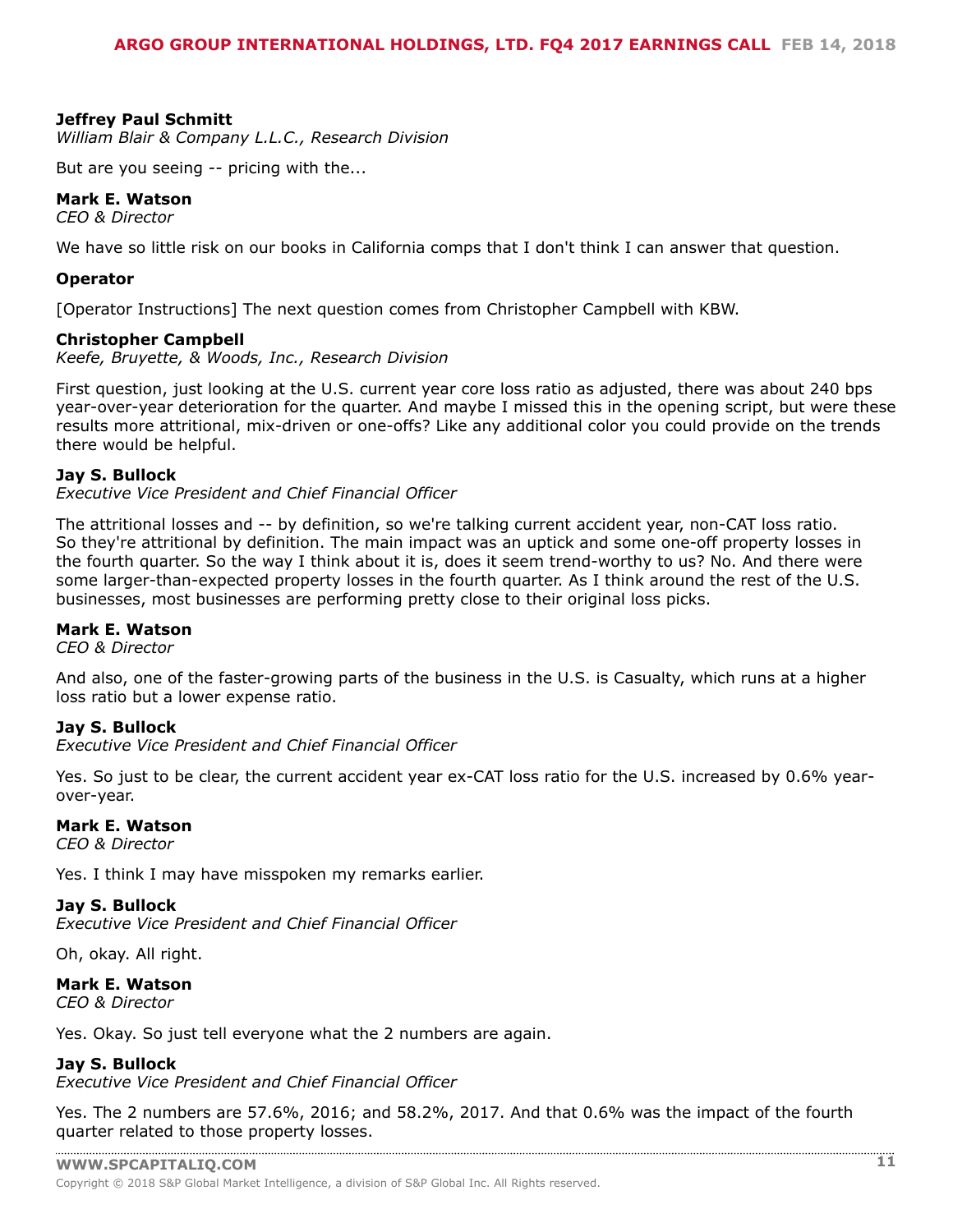#### **Christopher Campbell**

*Keefe, Bruyette, & Woods, Inc., Research Division*

Okay. Got it. Yes. I was just looking at the quarter-over-quarter numbers. Okay. Got it. And then just another question on the premium -- like kind of on the premium growth. Sessions were down for -- when I'm looking at U.S., sessions were down pretty meaningfully in U.S. liability of professional lines. Can we get an update on what your reinsurance strategy is here, and kind of your current thoughts on the casualty market in the U.S.?

#### **Mark E. Watson**

*CEO & Director*

So I'll start, and then I'll let Jay jump in. We're pretty positive about the casualty market. At least, the parts -- let me rephrase that. Of the parts of the casualty market that we're operating in, we're pretty positive that there is room and opportunity for growth in 2018. Having said that, there's a whole lot of it that's pretty competitive. We haven't really changed our reinsurance strategy, I don't think at all in the U.S., so that may be more of a timing issue than anything else what you're looking at. Jay, do you want to add anything?

#### **Jay S. Bullock**

*Executive Vice President and Chief Financial Officer*

No. No. I think it is. But just to amplify on that a bit. There's not one strategy for those entire portfolios. And I say that because in some instances, we will -- we employ excess of loss. In others, we have certain strategic quota shares in place, where we can get paid an appropriate and profitable ceding commission to underwrite some of those and allows us to put out some larger limits. So I think, in particular, some of that impact is probably being seen in the professional lines business.

#### **Christopher Campbell**

*Keefe, Bruyette, & Woods, Inc., Research Division*

And shifting to the portfolio, I know your -- Argo's duration is pretty low relative to its liability, and then as rates rising, how should we be thinking about the potential to kind of either push out the duration, take more credit risk, et cetera? How should we be thinking about the upside that -- from the portfolio?

#### **Mark E. Watson**

*CEO & Director*

We should be thinking that unless we're going to get paid to take duration risk or credit risk, we're not going to do it. Mark, you want to add anything?

#### **Mark H. Rose**

*Chief Investment Officer and Senior Vice President*

Yes. We run our core portfolio, which is mainly where you're focused when you say duration, with 3 different managers. I have calls pretty regularly with them. And they have intermediary targets, where they say, okay, if we get to here on the U.S. tenor, we're going to add a little more here and here. And they're talking to their strategist who's saying, it could go here, but we really don't see it blowing out much more. So we look at duration. Yes, we're not getting paid very well for it. But we will tactically shift it when things move out and we think a market's too far forward. But I think the theme right now, in both the equity and debt markets, is you really got to think tactically and focus on -- I don't think you can just buy things and lock it away right now. It's very difficult to see that kind of environment here.

#### **Christopher Campbell**

*Keefe, Bruyette, & Woods, Inc., Research Division*

Great. Well, that's very helpful. And then just one more, Jay, you had mentioned that you don't expect an impact from tax reforms. So should we still be thinking about a 20% operating tax rate going forward?

#### **Jay S. Bullock**

**WWW.SPCAPITALIQ.COM 12** Copyright © 2018 S&P Global Market Intelligence, a division of S&P Global Inc. All Rights reserved. *[Executive Vice President a](www.capitaliq.com)nd Chief Financial Officer*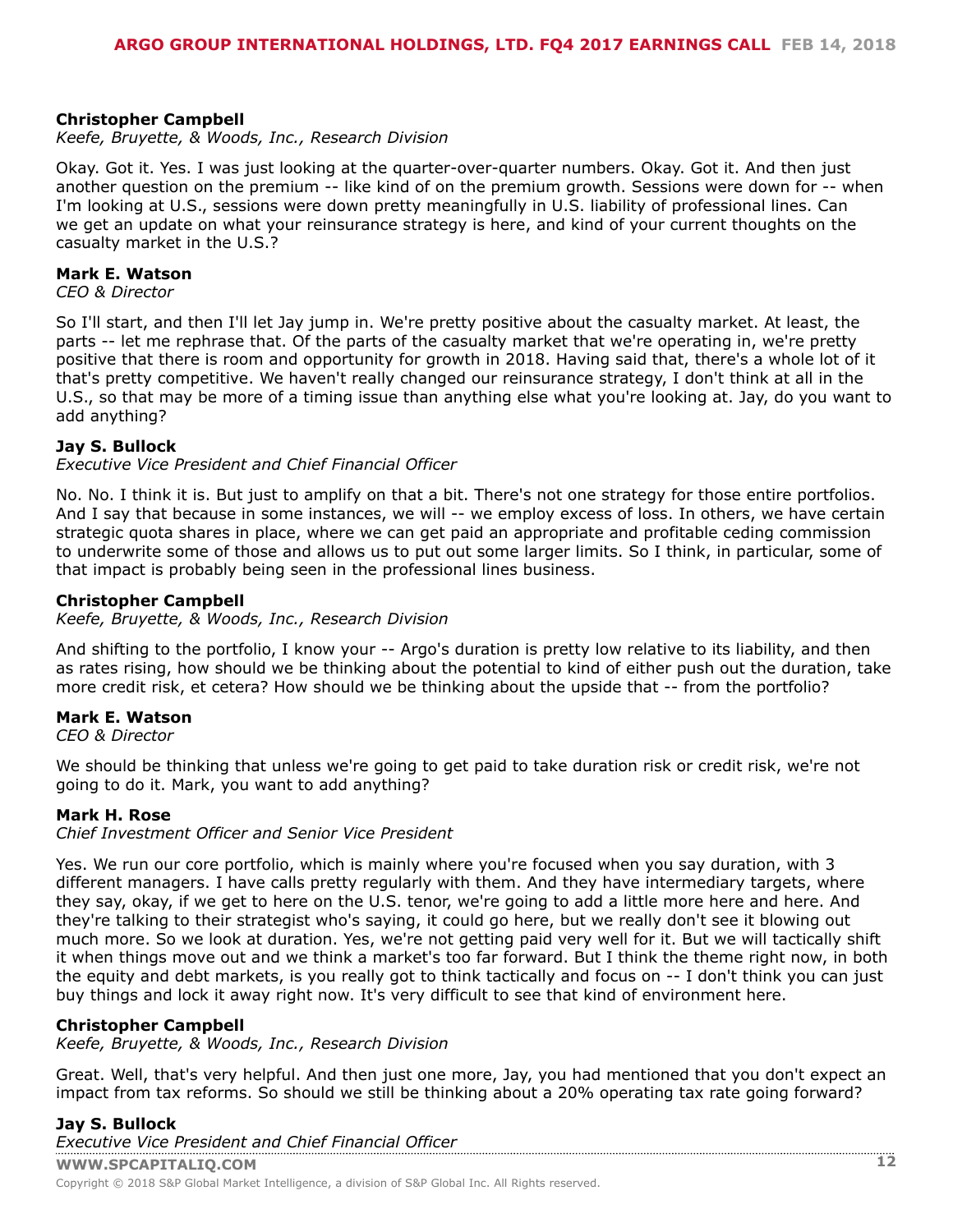Yes. I've run the number several different ways, and it kind of keeps coming out in that same zip code. So I think that's the appropriate number, as we -- one of the things that's important is, we don't know what the tax reform is until they write the rules, right? And so -- but even if they're -- even if read in their most punitive fashion, I still think 20% is the right number.

#### **Operator**

The next question comes from Greg Peters with Raymond James.

#### **Unknown Analyst**

This is [ Marcos ] in for Greg. So tough year, but it seems like this year's outlook includes a better ability to leverage reinsurance as results of last year's merger and the runoff of the underperforming books, which should lead to a better combined ratio. But I want to circle back to some of Mark's comments around the last year's high level of alternative private equity income. So should we be expecting similar level of income this year? It seems like last year is going to be a tough comp.

#### **Mark H. Rose**

*Chief Investment Officer and Senior Vice President*

I would say every year is a tough comp with our private equity and hedge fund portfolio. Some of that was the benefit of selling SureTec, which we explained on -- I believe it was the second quarter. I think Jay and I run a model and we'll go through it with you, but yes, this year was a tremendous year. We still expect a good year in '18, but it's hard to predict the markets. I think if you take my last comments on duration in the equity markets, we're thinking you have to be tactical and thoughtful, and we don't see the long ball being pitched this year.

#### **Mark E. Watson**

*CEO & Director*

Yes. So if I can just add, I think we've been pretty consistent in suggesting that there is a fair amount of volatility from one quarter to the next, and how that part of the income statement performs. Having said that, a whole lot of the alternative strategies that Mark has invested in are credit strategies. And so we'll see what happens with the markets, but I'm more concerned with overall market volatility than alternative volatility.

#### **Unknown Analyst**

Got it. Got it. Can you guys perhaps also comment on your January 1 renewals and, perhaps, walk us through the revaluation of the CAT losses this quarter?

#### **Mark E. Watson**

*CEO & Director*

So as we kind of thought 3 months ago, we thought pricing would change its downward trend and start moving up. We weren't sure the rate at which pricing would move up. As I mentioned, in my remarks, pretty much across the board, we're seeing price increases on the 1st of January. Well, I should say all of January and the beginning of February. And the rate of change is directly related to whether or not portfolios or -- risks- or loss-affected or portfolios were adequately priced to begin with. So if they were loss-affected and/or they were inadequately priced, we're seeing more price increase than other parts of the portfolio that are priced just fine. Jay, do you want to add anything?

#### **Jay S. Bullock**

*Executive Vice President and Chief Financial Officer*

No -- well, yes. I'll add on the second part of your question, which is what's the revaluation of the CAT losses. If you think about the timing of the third quarter, that was pretty close to the events. At that point in time, what you do is you pull out a map and you put pins in it and you figure out where your risks are. Obviously, there is more sophisticated tools than that. But you don't have a lot of reported losses as the next 90 days progressed. In some instances, we were seeing slower reporting of losses. And that's really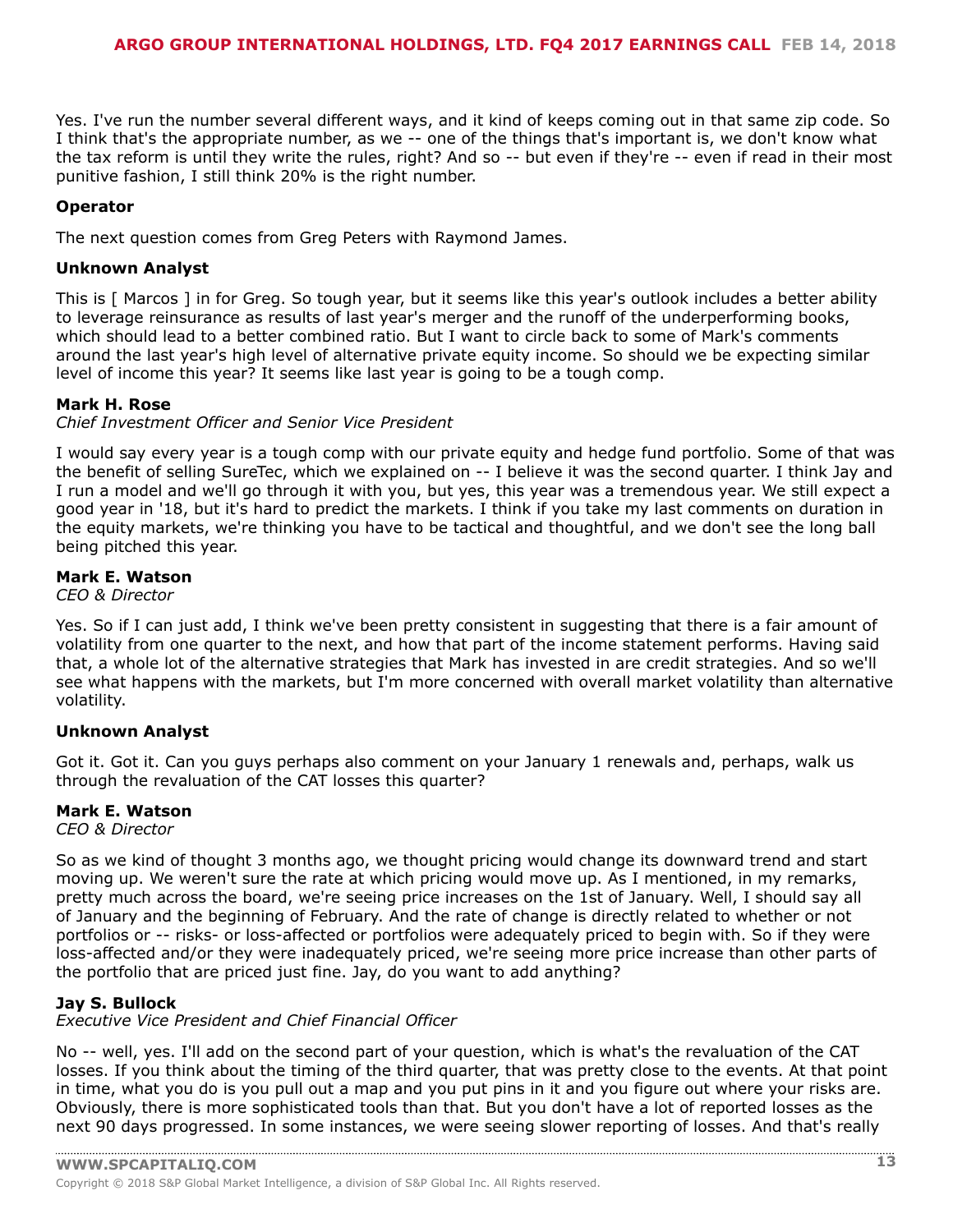what has led to us to conclude that our initial estimate was a bit high, but only a bit high. A \$7 million reduction on the size of those losses is pretty modest.

#### **Mark E. Watson**

*CEO & Director*

And I'd like to go back to your preamble before your question. You were right that we're using more reinsurance, but I think there's a better way to frame that. And so if you don't mind, I'd like to go ahead and reframe that, which is, there are different forms of capital that we have to support our business. And one of the things that we've talked about in the past and I alluded to it earlier, but I should have been more specific, we used a fair amount of reinsurance as capital to support a lot of the CAT activity in our books. And one of the goals of acquiring Ariel Re and having Ryan Mather and his team join us was putting together their risk -- their underwriting portfolio with ours. And the result has been that we found a lot of interest in people that -- of investors and nontraditional reinsurers that have paid us to originate risk for them. And so it's been a pretty intended strategic shift for the 1st of January. And I think it's probably more apt to refer to Ryan and his team now as asset managers as much as risk-takers. We're certainly risk-originators. And as Jay said a minute ago, for some of the reinsurance programs that we have in other portfolios, a lot of them are structured in such a way that, again, we're getting paid to originate risk for others.

#### **Unknown Analyst**

Got it. Got it. That does sound a lot better. I guess just one last one and I'll requeue. Can you guys perhaps just comment on the recent M&A activity surrounding reinsurance following the AIG-Validus deal? Looks like SoftBank will likely acquire Swiss Re, and there is also talks of Allianz looking into XO Group.

#### **Mark E. Watson**

*CEO & Director*

Well, Jay is a former investment banker, but he is forbidden to speculate now that he is the CFO of our company.

#### **Unknown Analyst**

All right. So no color there? No chatter?

#### **Mark E. Watson**

*CEO & Director*

There's always a motivated buyer and a motivated seller somewhere.

#### **Operator**

This concludes our question-and-answer session. I would like to turn the conference back over to Mark Watson for any closing remarks.

#### **Mark E. Watson**

*CEO & Director*

Thank you. I'd like to thank everybody for joining the call today. It lasted a bit longer than it normally does, but there is a lot going on in 2017 to set up 2018. And I think part of it I just mentioned a minute ago, which is, I think that as we look forward in 2018 to the financial results, I think you will see us ceding more premium in '18 and '17, and that's absolutely by design. We are finally at a point where people are paying us to originate risk for them. So that's an important thing for us to talk about in 2018.

I think we begin the year in a really good place both in terms of our balance sheet as well as the pricing environment. And then the last thing, which I've spent a little bit of time talking about, is -- I think the investments that we've made in technology and the investments that we've made in our digital team are starting to pay off. It's hard to quantify that financially, but as the year goes on -- or I should say the next couple of years go on, I think we'll be able to be more precise in the financial benefits that we're getting from the [investments](www.capitaliq.com) that we're making today.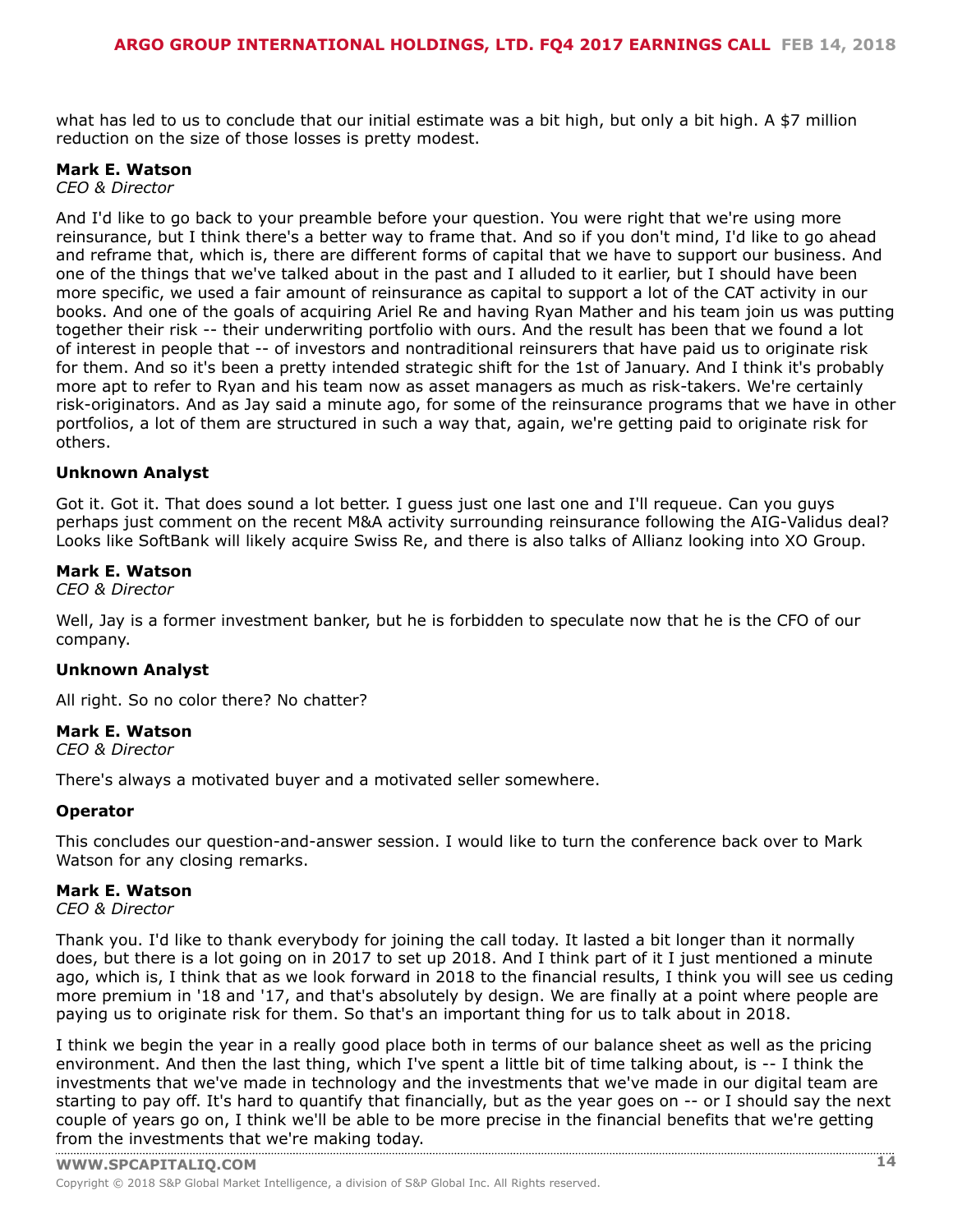And just as a reminder, a lot of the income that we're generating today is from investments that we've made 5 or 10 years ago. So I'd like to thank all of my colleagues at Argo for a really hard-working year. As I said in the beginning, the financial results don't really reflect all the hard work that was done by everyone at Argo, so I'd like to thank everybody for all of their hard work.

I look forward to talking to everyone at the end of the first quarter. I think that will be a really good time to see some of the changes that we've made and the financial impact of them for 2018. And with that, I'll turn the call back over to Susan Spivak, our Head of Investor Relations.

#### **Susan Spivak Bernstein**

*Senior Vice President of Investor Relations*

Thank you, Mark. I just want to mention that tomorrow, Mark will be making an additional presentation at an Investor Conference, and that there will be a link in the Investors section of our website. And we hope that all of you will join in and take the opportunity to hear more about how we see Argo positioned for the future. So that's at 12:35 p.m. Eastern Time, and just look for the link in the Investors section of our website. Thank you. I look forward to the end of the first quarter call.

#### **Operator**

The conference has now concluded. Thank you for attending today's presentation. You may now disconnect.